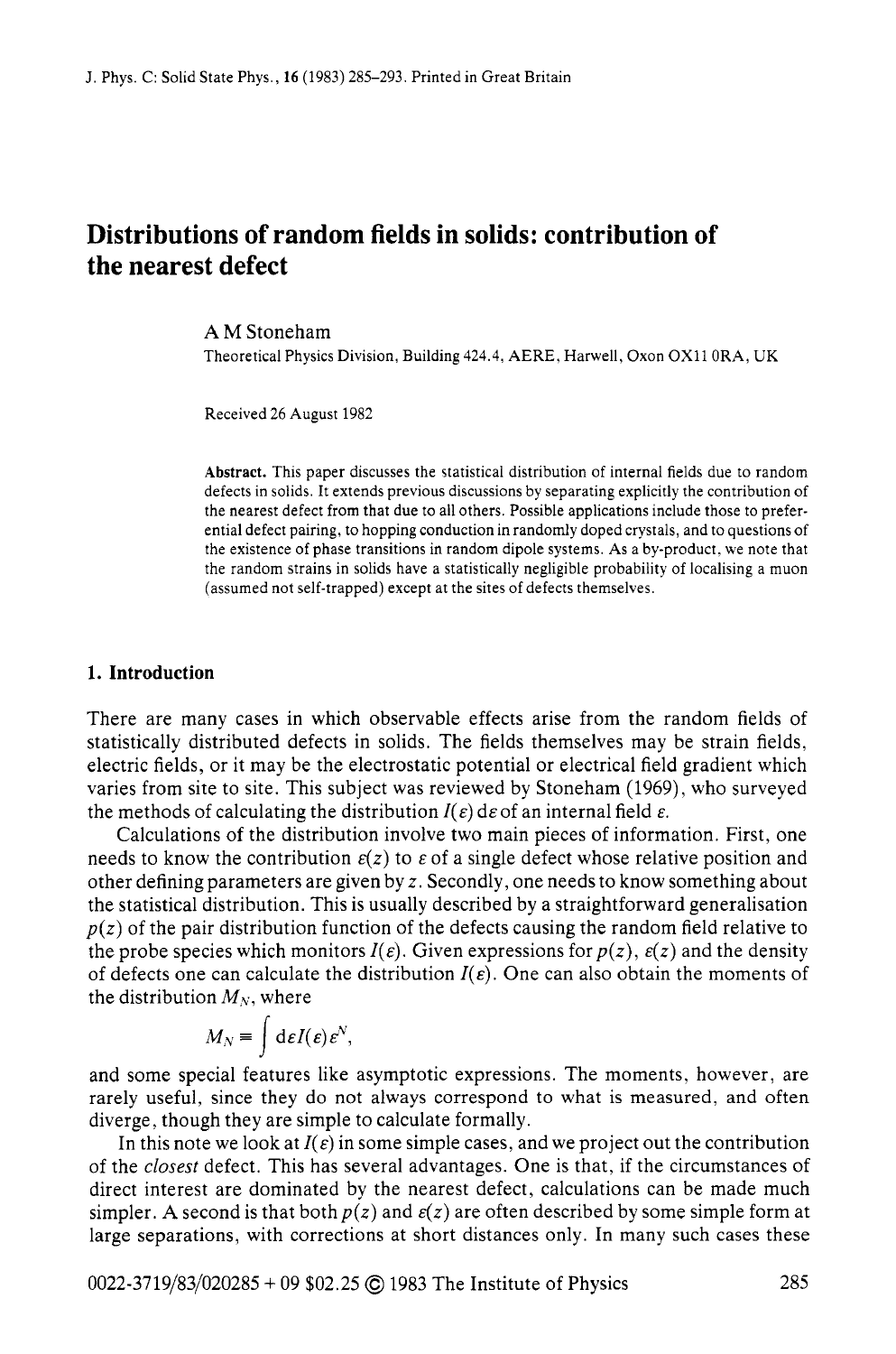corrections will be important only in the case of the closest defect, and can be handled more easily in the separated form. But the main advantage is conceptual: one can identify directly the contribution of the many distant defects and separate this from the specific contribution of the closest defect. The main complication is, of course, the fact that the distance from a specific site to the nearest defect is not unique, but is itself a distributed quantity. One specific application we have in mind occurs in muon spin rotation. If a muon moves through a lattice containing point defects, and if it localises where the strain field (e.g. the dilatation) is a minimum, will the sites of localisation be at isolated sites (Yaouanc 1982) or only significantly adjacent to the defects themselves? Other potential applications occur in conductivity and in phase transitions (if indeed these occur) in systems containing random or statistically distributed defects.

# **2. Theory**

# 2. *I.* The statistical method

Here I simply quote the resuits derived by Stoneham (1969). The distribution of internal fields given by the statistical method is  $I(\varepsilon)$ , where:

$$
I(\varepsilon) = \frac{1}{2\pi} \int_{-\infty}^{\infty} dx \exp(ix\varepsilon) \exp[-\rho J(x)] \tag{1}
$$

$$
J(x) = \int dz p(z) \{1 - \exp[-ix \varepsilon(z)]\}
$$
 (2)

and where the density of defects is  $\rho \equiv N/\int dz p(z)$  where *N* is the number of defects in the chosen volume of integration. For simplicity we shall usually choose symmetric cases where  $I(\varepsilon)$  and  $I(-\varepsilon)$  are equal. The expressions then simplify:

$$
I(\varepsilon) = \frac{1}{\pi} \int_0^\infty dx \cos(x\varepsilon) \exp[-\rho J(x)] \tag{3}
$$

$$
J(x) = \int dz p(z) \{1 - \cos[x \varepsilon(z)]\}
$$
 (4)

where  $J(x)$  is now real.

In the very simplest and most important cases,  $\varepsilon$  depends only on the relative position of the perturber. If the perturbing defects are distributed completely at random, then  $p(z)$  dz takes the following forms:

$$
p(z) dz \rightarrow dr
$$
 (1 dimension)  
\n
$$
\rightarrow r dr d\theta
$$
 (2 dimensions)  
\n
$$
\rightarrow r2 dr d\Omega
$$
 (3 dimensions). (5)

Here  $\int d\theta = 2\pi$  and  $\int d\Omega = 4\pi$  when integrated over angles. If the distribution is not random,  $p(z)$  is multiplied by a weighting factor  $f(r)$ . With the definitions (5) the density of defects,  $\rho$ , is the number per unit length (one dimension), per unit area (two dimensions) or per unit volume (three dimensions).

## *2.2.* The nearest defect

Here we follow the early arguments of Hertz (1909) and Chandrasekhar (1943). The probability  $P_N(r)$  that the *nearest* defect lies between r and  $r + dr$  of a chosen site is the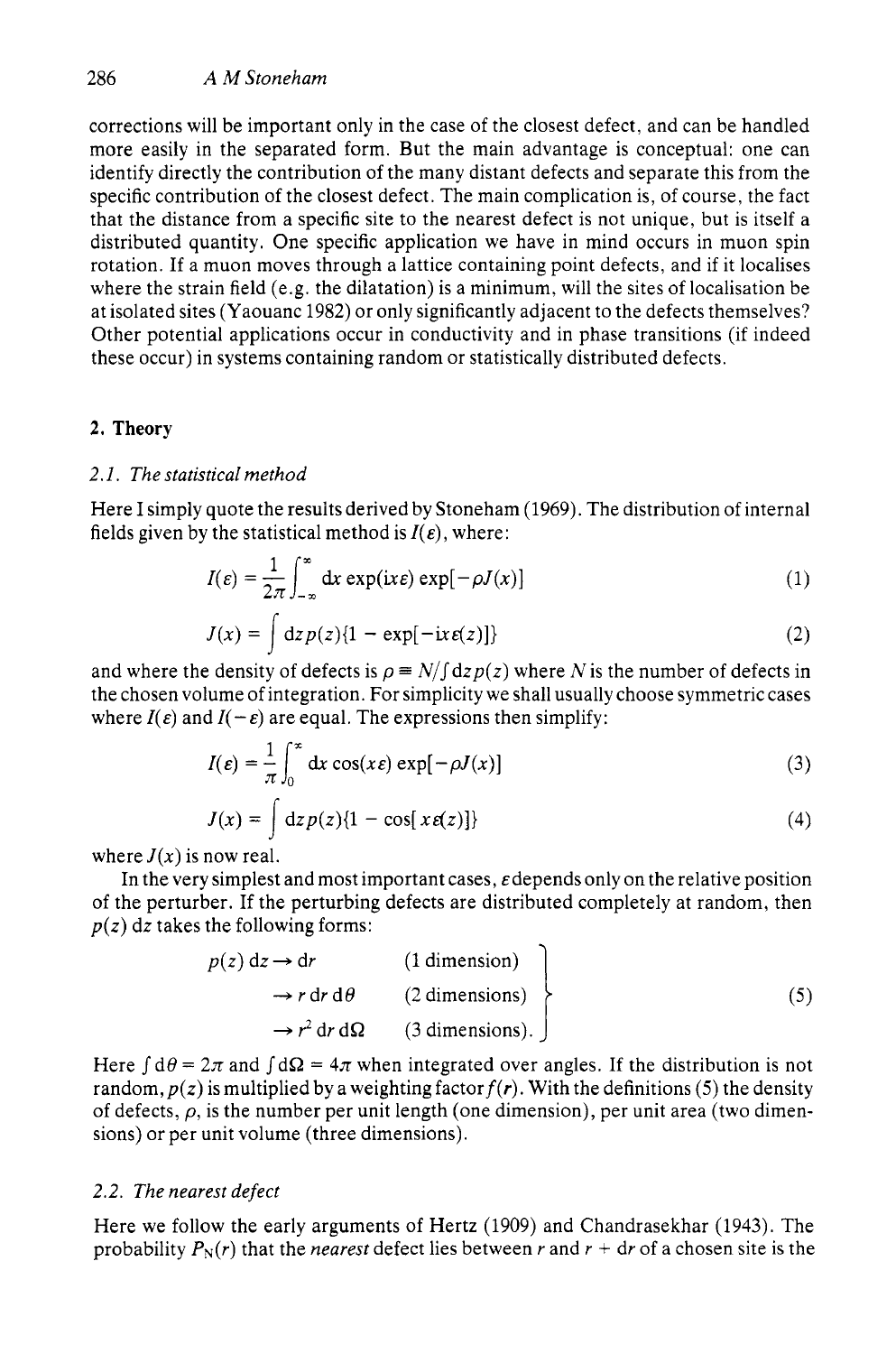product of two probabilities:  $\tilde{p}(r)$ , which is the probability that there is a defect in this range, and  $q(r)$ , the probability that there is no defect closer than r:

$$
P_N(r) dr = \tilde{p}(r)q(r) dr.
$$
 (6)

The two component probabilities are related, for  $q(r)$  is clearly the product of all the component probabilities  $[1 - \tilde{p}(x) dx]$  that there is no defect between x and x + dx for  $0 \le x \le r$ . Hence (either directly or following the discussions of Hertz and of Chandrasekhar) one can show:

$$
P_{\rm N}(r) dr = \exp\left(-\int_0^r dx \,\tilde{p}(x)\right) \tilde{p}(r) dr. \tag{7}
$$

In general  $\tilde{p}$  is a function of z, and inspection shows that  $\tilde{p}(z)$  of the present section is related to  $p(z)$  by the simple factor  $\rho$ , the density of defects, plus a second factor to take into account internal degrees of freedom, if any. An integral over angles is implied too if we are only concerned with distance, irrespective of direction. In the important case described by *(5)* we find, for example,

$$
\tilde{p}(x) dx = \rho 4\pi dx x^2
$$
 (8)

in three dimensions, whence the Hertz-Chandrasekhar result:

$$
P_{\rm N}(r) \, \mathrm{d}r = \rho \exp\left(-\frac{4}{3}\pi r^3 \rho\right) 4\pi r^2 \, \mathrm{d}r. \tag{9}
$$

It is useful to give results for one, two and three dimensions. Whilst Hertz quotes most probable, mean and median nearest-neighbour distances in each case, the distributions are implicit only. Table 1 quotes the results, apparently given here for the first time, and introduces simplified notation in terms of *L,* the average nearest-neighbour distance.

| таше т.                                 |                                      |                                         |                                                               |
|-----------------------------------------|--------------------------------------|-----------------------------------------|---------------------------------------------------------------|
|                                         | One dimension                        | Two dimensions                          | Three dimensions                                              |
| Form of $p(z) dz$                       |                                      |                                         |                                                               |
| integrated over angles                  | dr                                   | $2\pi r dr$                             | $4\pi r^2$ dr                                                 |
| Density of defects $\rho$               | $\rho_1$ = number per<br>unit length | $\rho_2$ = number per<br>unit area      | $\rho_1$ = number per<br>unit volume                          |
| Average spacing of defect $L$           | $L_1 \rho_1 = 1$                     | $\pi(L_2)^2 \rho_2 = 1$                 | $\frac{4}{3}\pi(L_3)^3\rho_3=1$                               |
| Form of $P_N(r)$ dr                     | $dr\rho_1$ exp( $-\rho_1 r$ )        | $dr\rho_2 2\pi r \exp(-\pi r^2 \rho_2)$ | $\mathrm{d}r\rho_3 4\pi r^2 \exp(-\frac{4}{3}\pi r^3 \rho_3)$ |
| Form of $P_N(y)$ dy with $y \equiv r/L$ | $dy exp(-y)$                         | $dy 2y exp(-y^2)$                       | $dy 3y^2 exp(-y^3)$                                           |

It may happen that the defects are not distributed completely at random. Two simple examples arise when there are attractive interactions, giving preferential pairing, and site exclusion, since two defects cannot occupy the same lattice site. If the effect of the interaction is to modify the pair distribution function by  $f(r, \Omega)$ , where  $f \rightarrow 1$  at large distances to ensure the average density  $\rho$  is defined consistently, then the main change is the replacement

$$
\tilde{p}(r) \to \tilde{p}(r) \int d\Omega f(r, \Omega). \tag{10}
$$

This leads to more complexity, but does not cause any serious problems.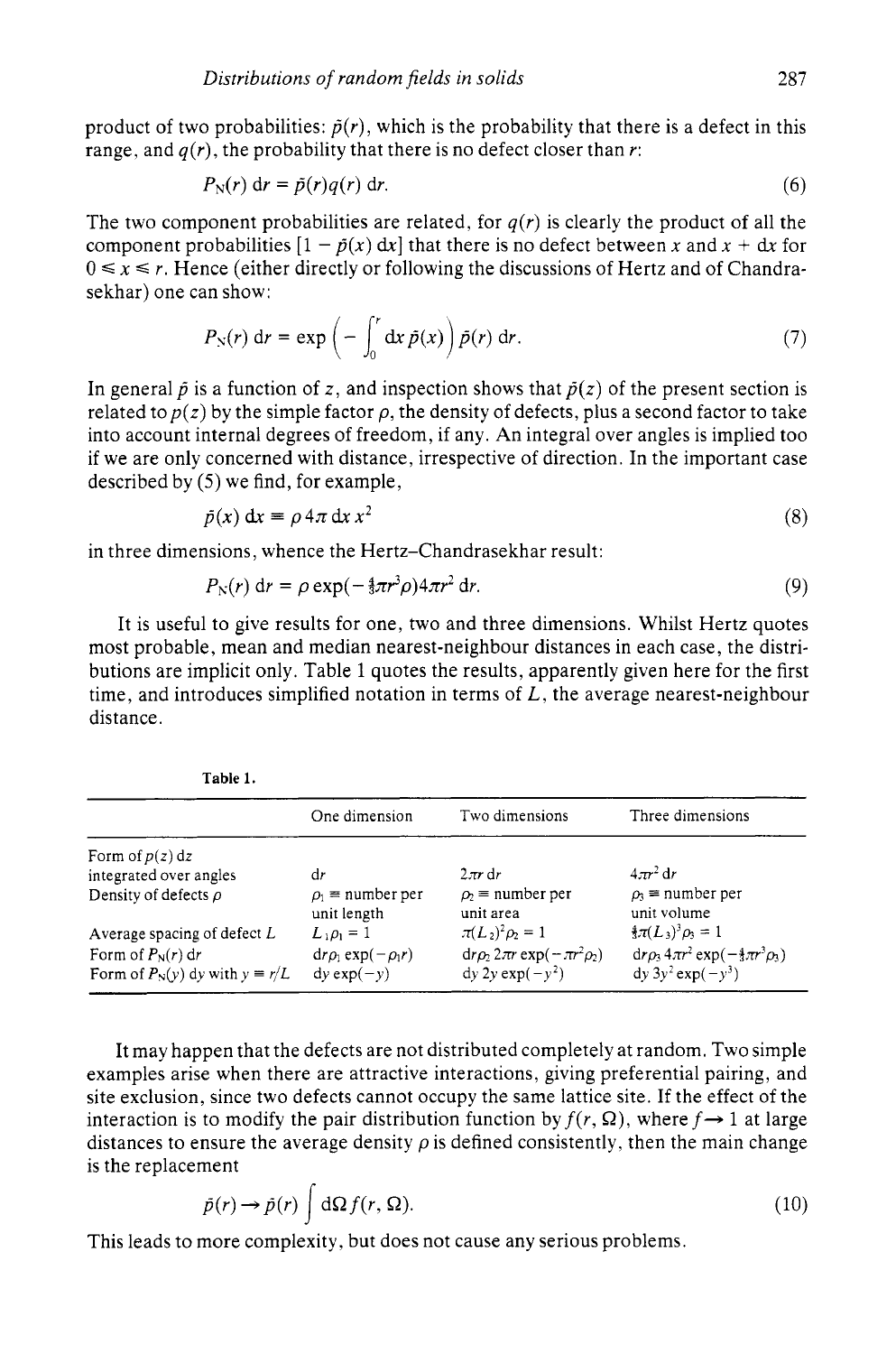### *2.3. Contribution of the nearest defect*

The main idea exploited in the next section is that the contribution of the nearest defect to the distribution of  $\epsilon$  is  $I_N(\epsilon)$  where

 $I_N(\varepsilon)$  d $\varepsilon$  = probability that the nearest defect lies between the contours

on which it produces perturbations 
$$
\varepsilon
$$
 and  $\varepsilon + d\varepsilon$ . (11)

Thus, if  $\varepsilon(z)$  is a function of *r* only, and if dR is defined by  $dR = d\varepsilon/(d\varepsilon(r)/dr)$  and R by  $\varepsilon \equiv \varepsilon(R)$ , then we find

$$
I_{N}(\varepsilon) d\varepsilon = P_{N}(R) dR. \qquad (12)
$$

The only technical problem is the inversion of  $\varepsilon = \varepsilon(r)$  to give the contours  $\mathbf{R} = \mathbf{R}(\varepsilon)$ over which the defect would give the same perturbation  $\varepsilon$ . We note that  $I_N(\varepsilon)$  itself is *not* necessarily normalised; it is  $P_N(R)$  which is normalised.

For reference, it is useful to define the several distributions needed here:  $I(\varepsilon)$  = probability that the internal field from all defects lies between  $\varepsilon$  and  $\varepsilon + d\varepsilon$ ;  $I_N(\varepsilon) =$ probability that the nearest defect contributes an internal field between  $\varepsilon$  and  $\varepsilon + d\varepsilon$ ;  $I_0(\varepsilon)$  = probability that the internal field from all defects except the nearest lies between  $\varepsilon$  and  $\varepsilon$  + d $\varepsilon$ .

## *2.4. Contribution of all defects but the nearest*

The full distribution  $I(\varepsilon)$  is simply the convolution of  $I_N(\varepsilon)$  and  $I_0(\varepsilon)$ , a second distribution which comes entirely from the defects other than the nearest. The simplest way to obtain  $I_0(\varepsilon)$  is from the convolution theorem. Expressing the Fourier transforms of *I*,  $I_N$  and  $I_0$ as  $\tilde{I}$ ,  $\tilde{I}_N$  and  $\tilde{I}_0$  respectively,  $\tilde{I} = \tilde{I}_N \tilde{I}_0$ . The desired distribution  $I_0(\varepsilon)$  can be found from the back-transform of  $\tilde{I}/\tilde{I}_N$ . In practice, this is complicated. However, it is clear that  $I_N(\varepsilon)$ dominates at the large values of  $\varepsilon$ , whilst  $I_0(\varepsilon)$  is the major contributor at small  $\varepsilon$ , falling rapidly to zero as  $\varepsilon$  rises.

## **3. Examples of**  $I_N(\varepsilon)$

We now calculate the distributions of random fields due to the nearest defect only, beginning with simpler cases and generalising systematically.

*Case I.* Consider the simple inverse power-law potential given by

$$
\varepsilon(z) \equiv A/r^m. \tag{13}
$$

The inversion of (13) gives these expressions:

$$
r = A^{1/m} \varepsilon^{-1/m} \tag{14}
$$

$$
\mathrm{d}r = -(1/m)A^{1/m}\varepsilon^{-(1+1/m)}\,\mathrm{d}\varepsilon.\tag{15}
$$

Equation (12) now gives us

$$
I_N(\varepsilon) d\varepsilon = P_N \left[ \left( \frac{A}{\varepsilon} \right)^{1/m} \right] \frac{A^{1/m}}{m} \varepsilon^{-(1+1/m)} d\varepsilon \tag{16}
$$

where the irrelevant negative sign has been dropped. This equation is general, applying to all distributions of defects, and so to all forms of  $P_N(r)$ . We illustrate the result using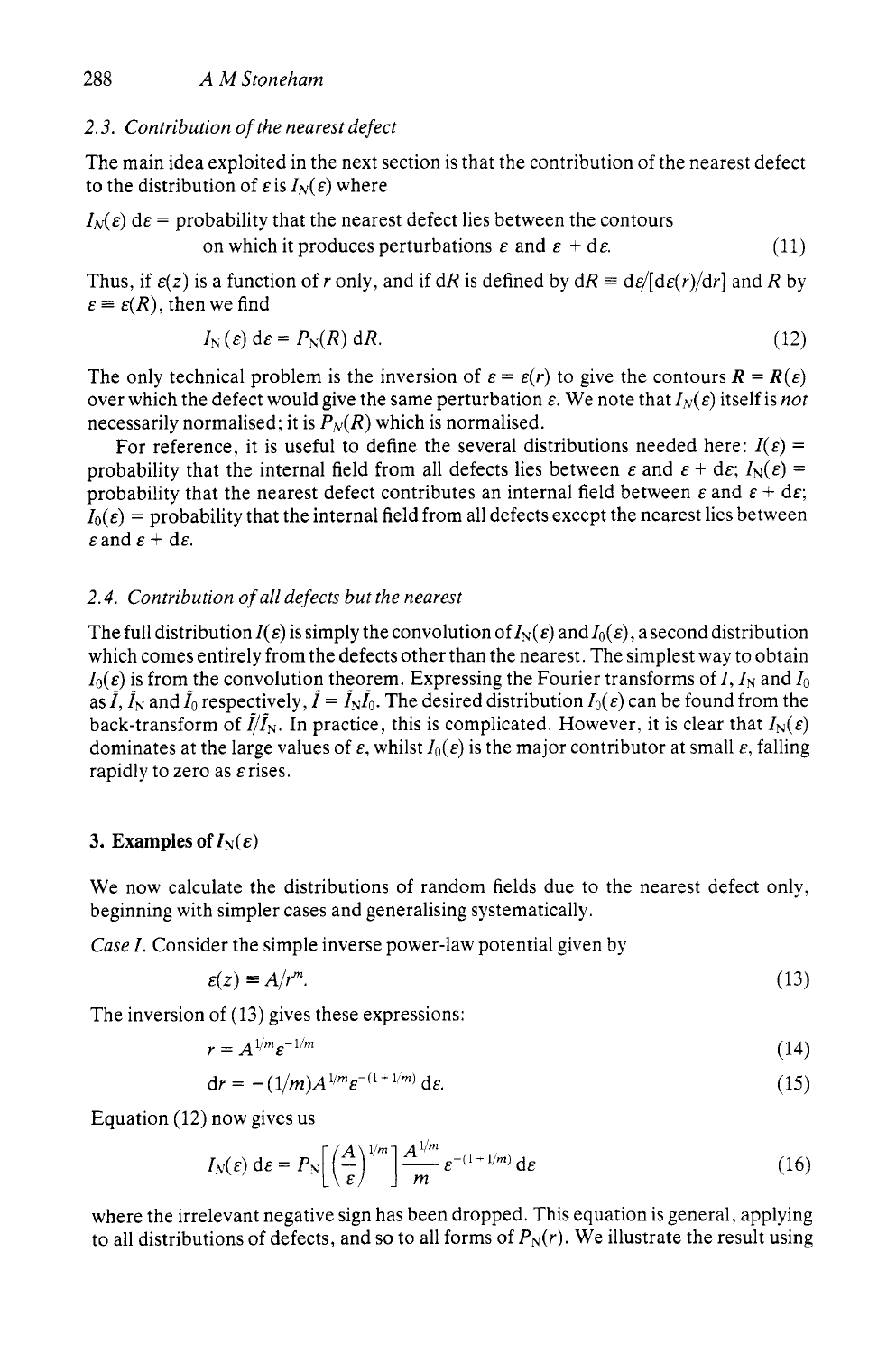the simplest case of all, namely a random distribution. The results in one, two and three dimensions are most conveniently expressed in terms of  $\varepsilon_l$ :

$$
\varepsilon_L = A/L^m \tag{17}
$$

the perturbation due to a defect at the average spacing. *L.* Using table 1. we obtain:

$$
\int (1/m)(\varepsilon_L/\varepsilon)^{1/m-1} [\exp(\varepsilon_L/\varepsilon)^{1/m}] d(\varepsilon/\varepsilon_L)
$$
 (1D) (18a)

$$
I_{\rm N}(\varepsilon) \, \mathrm{d}\varepsilon \quad \left\{ \quad (2/m)(\varepsilon_L/\varepsilon)^{2/m+1} \exp\left[ -(\varepsilon_L/\varepsilon)^{2/m} \right] \mathrm{d}(\varepsilon/\varepsilon_L) \right. \tag{18b}
$$

$$
\left[ (3/m)(\varepsilon_L/\varepsilon)^{3/m+1} \exp[-(\varepsilon_L/\varepsilon)^{3/m}] \, d(\varepsilon/\varepsilon_L) \right] \qquad (3D). \qquad (18c)
$$

The results at large perturbations (large  $\varepsilon$ ) reduce to the asymptotic solutions given in  $\frac{1}{2}$  **f** 4.5 of Stoneham (1969). At the small-perturbation limit (small  $\varepsilon$ ),  $I_N(\varepsilon)$  tends to zero very rapidly, This corresponds to the obvious point that it is rare for the nearest neighbour to be very far away.

*Case II.* In case I, the perturbation always had the same sign:  $\varepsilon(z)$  of (13) is always positive. We now consider a case in which there are two types of defect which produce perturbations of opposite signs. One, with density  $\rho_+$ , gives a perturbation  $\varepsilon_+ = Ar^{-m}$ ; the other, with density  $\rho$ , gives a perturbation  $\varepsilon = -Ar^{-m}$ . If the defects are again randomly distributed, then the resulting distribution is simply the weighted mean of the two components:

$$
I_{\rm N}(\varepsilon) \, \mathrm{d}\varepsilon = \mathrm{d}\varepsilon \, (\rho_+ I_+(\varepsilon) + \rho_- I_-(\varepsilon)) / (\rho_+ + \rho_-). \tag{19}
$$

The two components are quite distinct here, giving opposite sign contributions to *E.* 

When  $\rho_+$  and  $\rho_-$  are equal,  $I_N(\varepsilon)$  becomes symmetric, i.e.  $I_N(+\varepsilon)$  and  $I_N(-\varepsilon)$  are identical. In this limit we may usefully compare  $I_N(\varepsilon)$  with the full distribution  $I(\varepsilon)$  from all defects present. In the same notation we have for the general case:

$$
\rho J(x) = 6 \int dy y^2 [1 - \cos(x \varepsilon_L y^{-m})] + 6ix \int dy y^2 \sin(x \varepsilon_L y^{-m}) \tag{20}
$$

where  $\varepsilon_L = AL^{-m}$  and  $\frac{4}{3}\pi L^3 \rho = 1$ , with  $\rho = \frac{1}{2}(\rho_+ + \rho_-)$  and  $\alpha = (\rho_- - \rho_+)/$  $(\rho_- + \rho_+)$ . For the specific case  $\rho_+ = \rho_-$  we find:

$$
I(\varepsilon) = \frac{1}{\pi} \int_0^\infty dx \cos(x\varepsilon) \exp(-x^{3/m} \varepsilon_L^{3/m} \tilde{J}_m)
$$
 (21)

$$
\tilde{J}_m = \frac{6}{m} \int_{u_L}^{u_L} du \, \frac{1 - \cos u}{u^{1 + 3/m}}.
$$
\n(22)

In practice the lower limit (strictly  $u_L = x \epsilon_{min}$ , where  $\epsilon_{min}$  is the perturbation of the most distant allowed defect) can be taken as zero. Likewise, the upper limit (strictly  $x_{\text{max}}$ , where  $\varepsilon_{\text{max}}$  is the perturbation of the closest permitted defect) may normally be taken as infinite. The dependence of  $J_m$  on x is thus modest. Provided this dependence can be ignored,  $\tilde{J}_m$  is just a number. So long as m is finite and bigger than  $3/2$ , the integral converges satisfactorily. In the special case  $m = 3$ ,  $\hat{J}_m$  is simply  $\pi$ . The expressions take a rather simple form:

$$
I(\varepsilon) d\varepsilon \to \frac{\varepsilon_L^2}{\varepsilon_L^2 \pi^2 + \varepsilon^2} d(\varepsilon/\varepsilon_L)
$$
 (23)

$$
I_{\rm N}(\varepsilon) \, \mathrm{d}\varepsilon \longrightarrow (\varepsilon_L/\varepsilon)^2 \exp(-\varepsilon_L/|\varepsilon|) \, \mathrm{d}(\varepsilon/\varepsilon_L). \tag{24}
$$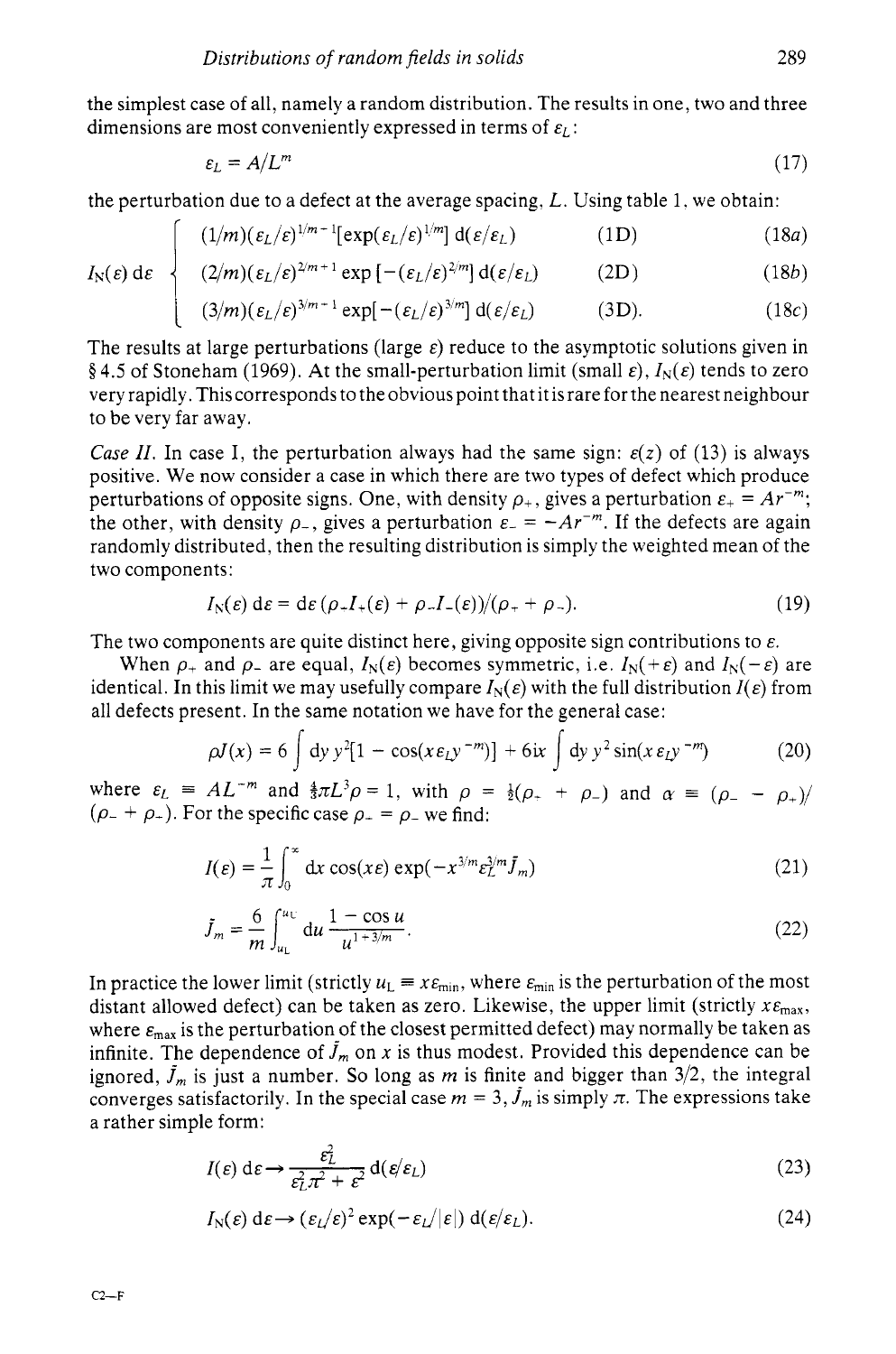This confirms the point already made that  $I(\varepsilon)$  tends to  $I_N(\varepsilon)$  at large y. Close inspection shows a less obvious feature:  $I_N$  can *exceed I*, though the difference falls to zero as  $\varepsilon$ increases. If one writes  $\left| \varepsilon \right| = \pi \varepsilon_L y$ , for example,

$$
I_{\rm N}(\varepsilon)/I(\varepsilon)=(1+y^{-2})\exp(-1/\pi y),\qquad(25)
$$

then  $I_N(\varepsilon)$  is 45% bigger than *I* at  $y = 1$ , the point of half maximum. The underlying reason is that  $I_N(\varepsilon)$  singles out the nearest defect which gives a specific sign of perturbation, whereas  $I(\varepsilon)$  is a compromise between the contributions of the two species with opposite signs.

In the case described by (23) and (24) we can also calculate the distribution  $I_0(\varepsilon)$ from defects other than the nearest. The cosine transforms of (23) and **(24)** yield:

$$
I(x) = \frac{1}{2} \exp(-\pi x) \tag{26}
$$

$$
\tilde{I}_{N}(x) = -2\sqrt{x} \ker'(2\sqrt{x'}) \tag{27}
$$

with ker'(y) as defined in Abramowitz and Stegun (1965), **8** 9.9. The reverse transform must be carried out numerically, and gives the results shown in figure 1.



**Figure 1.** The three distributions shown are for a *l/r3* interaction with defects of both signs.  $I(\varepsilon)$  is the full distribution,  $I_N(\varepsilon)$  that from the nearest defect, and  $I_0(\varepsilon)$  from all defects but the nearest. The numerical inversion for  $I$  is difficult technically, so that, whilst the resulting curve is basically correct, it may be inaccurate in detail.

*Case III.* Assume (13) is replaced by some other monotonic power law  $\varepsilon = \varphi(r)$ , so that  $\varphi^{-1}(\varepsilon)$  gives a single value *r*. Define  $\psi(\varepsilon) = d\varphi^{-1}(\varepsilon)/d\varepsilon$ . Then we have as the analogue of (16): In the value  $\ell$ . Define  $\varphi(\epsilon) = d\varphi$  ( $\epsilon$ ) and  $d\epsilon$ . Then we have as the analogue  $I_N(\epsilon) d\epsilon = P[(\varphi^{-1}(\epsilon))] \psi(\epsilon) d\epsilon.$  (28)

$$
I_{N}(\varepsilon) d\varepsilon = P[(\varphi^{-1}(\varepsilon))] \psi(\varepsilon) d\varepsilon. \tag{28}
$$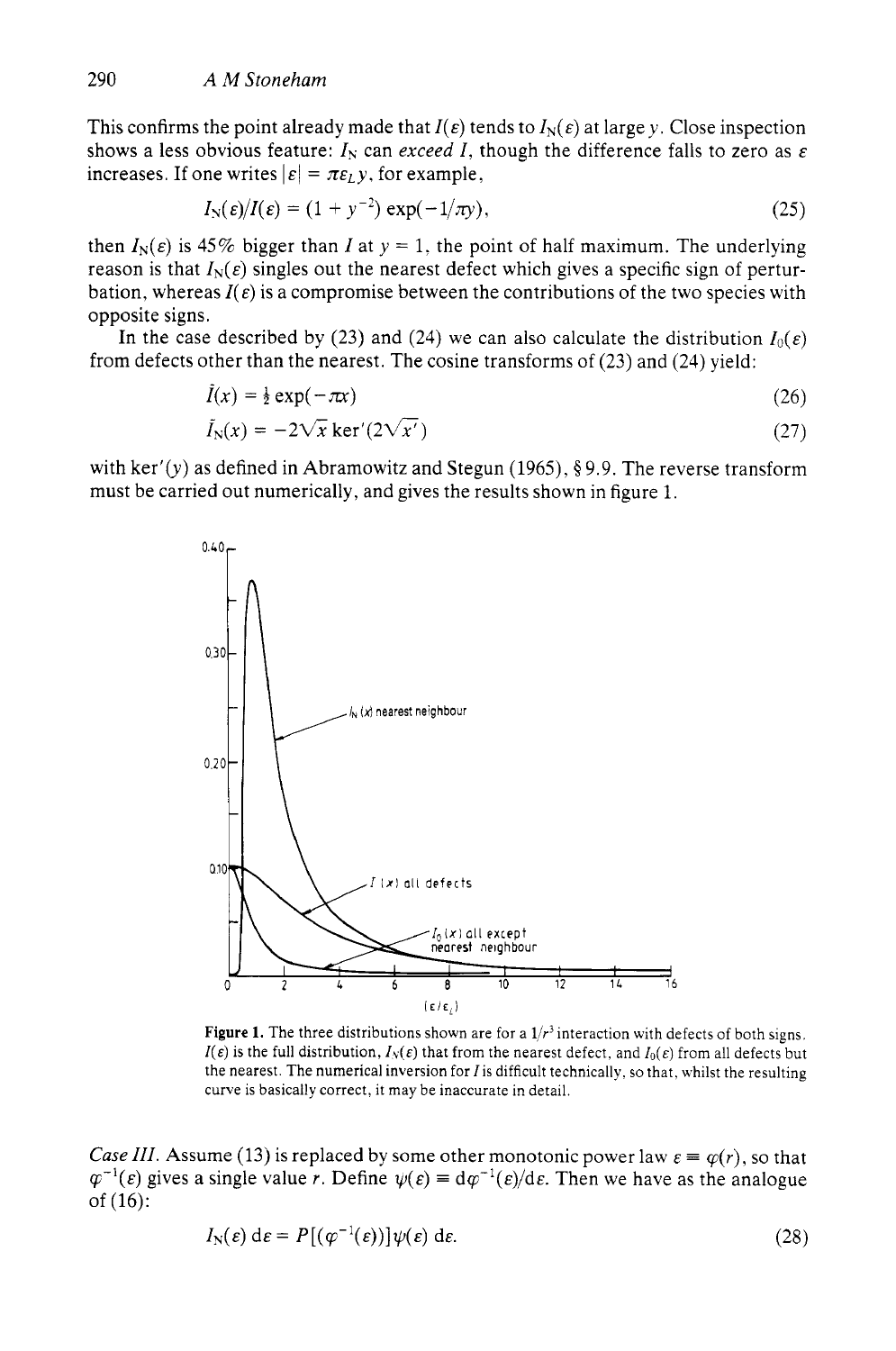Thus, if we were to assume

$$
\varepsilon(r) = A \, \exp(-\beta r) \tag{29}
$$

and to define  $\varepsilon_L \equiv \varepsilon(L)$  again, we should find:

$$
I_N(\varepsilon) = (3/\beta \varepsilon) [\ln(\varepsilon_1/\varepsilon)]^3 \exp - [\ln(\varepsilon_1/\varepsilon)]^3.
$$
 (30)

#### **4. Discussion**

### *4.1. Possible applications*

The discussion so far has aimed mainly at clarifying contributions to random internal strain fields. In fact, such a division into components is useful in several applications. These include hopping conduction in randomly doped crystals, and certain ordering transitions for random dipolar impurities.

Calculation of hopping conduction in randomly doped insulators and semiconductors involves two configuration-dependent factors. One concerns the overlap of states associated with those nearby pairs of the dopants between which hops occur. This leads to a transition matrix element  $M_{ij}$  falling off roughly exponentially with separation  $R_{ij}$ . The other factor involves the energy difference  $\Delta E_{ii}$  between the initial and final states. This term varies exponentially with inverse temperature. The usual analyses (Mott and Davis 1971, § 2.9) then give the limiting cases of variable-range hopping, of Miller and Abrahams (1960) and so on.

Even for a given spacing  $R_{ij}$ , both  $M_{ij}$  and  $\Delta E_{ij}$  are distributed quantities. For amorphous systems, the structural disorder is important. In such cases an empirical distribution, constant near  $E_F$ , is usually assumed. For randomly doped crystalline systems, the dopant-dopant interactions may be the major factor in the spread of  $M_{\nu}$ and  $\Delta E_{ii}$ . If so, the distributions of  $M_{ii}$  and of  $\Delta E_{ii}$  can be obtained using the arguments of **0** 2.4. In principle, one can predict both the absolute value of the density of states and the qualitative shape of the distribution; this may permit a quantitative prediction of the hopping conductivity which improves on some current models.

Cooperative phenomena involving randomly distributed dipoles have been observed in many cases. With elastic dipoles one sees martensitic transitions (see e.g. Nishiyama 1978); for electric, or electric and elastic, dipoles one finds systems like alkali halides doped with OH- or CN- (see e.g. Potter and Anderson 1981, or Garland *et a1* 1982). One feature is that a fairly clear phase transition is observed only above a critical concentration. This can be understood in several ways. Stoneham and Bullough (1970) noted that the mean field driving alignment was much less than the fluctuations in the aligning field. This means, of course, that below the critical concentration, many dipoles are 'frozen out' in small clusters, each with their own high ordering temperature. Since the closest defects interact most strongly, and since pairs are the smallest clusters (and possibly the only ones of importance if the critical concentration is low) one may use generalisations of our present results to estimate what the critical concentration is. This involves the self-consistent solution of two equations. One relates the mean field causing alignment  $\bar{\varepsilon}$  to the fractional concentration of dipoles not frozen out. If  $c$  is the total concentration and  $c_5$  is that concentration frozen out,  $\bar{\varepsilon}$  is roughly proportional to  $(c - c<sub>></sub>)$ . The second equation defines  $c<sub>></sub>$  as the concentration fraction for which the local field (e.g. that of the nearest defect) exceeds the mean field  $\bar{\varepsilon}$  by some specified amount. Thus  $\bar{\varepsilon} \equiv \alpha(c - c_>)$  and  $c_>= \int d\varepsilon P(\varepsilon) \theta(\varepsilon - \bar{\varepsilon})$  in which  $\theta$  might be the Heav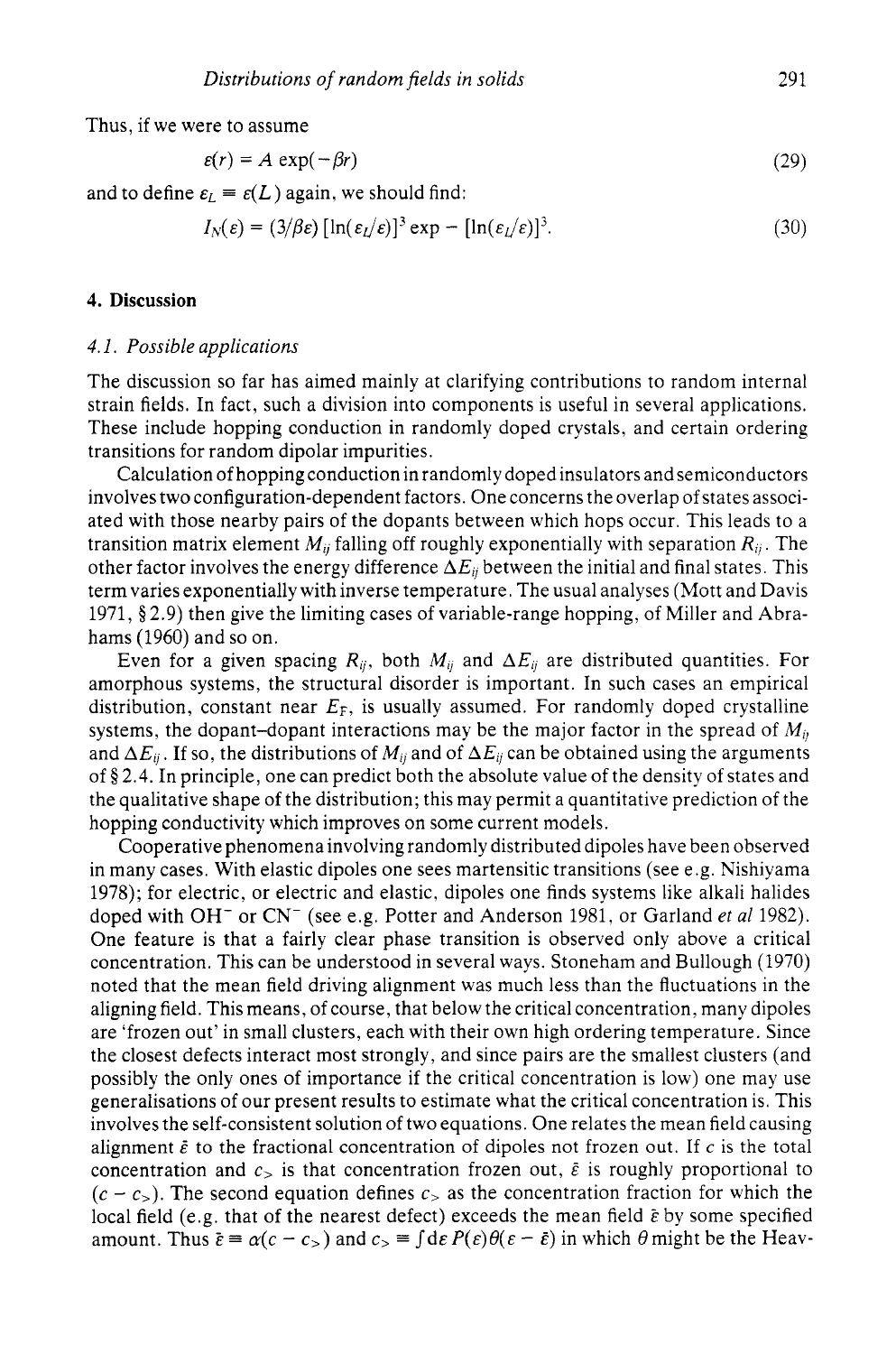iside function. In principle, these might be solved to deduce a concentration below which no phase transition is expected. In practice some generalisation is needed, since site exclusion becomes important at about the concentrations of interest.

# *4.2. Related distributions*

The distributions we have calculated are those of a scalar  $\varepsilon$ . Frequently, the variable of interest is a vector (like an electric field) or a tensor (e.g. a strain). There are then two types of distribution: one is the projection of the vector onto a specific direction, i.e.  $\epsilon_p = \sum_i a_i v_i$ , with  $\sum |a_i|^2 = 1$ , the other the magnitude of the vector irrespective of direction, i.e.  $\varepsilon_m = (\Sigma |v_i|^2)^{1/2}$ . Here *a* is a unit vector; there are obvious generalisations for tensor quantities. Chandrasekhar (1943, § IV.2) shows that the two distributions are related by:

$$
I_{\rm m}(\varepsilon) = 4\pi \varepsilon^2 I_{\rm p}(\varepsilon) \tag{31}
$$

in three dimensions. This has one obvious consequence: unless the distribution of the projection  $\varepsilon_n$  is singular  $(I_n(\varepsilon) \sim \varepsilon^{-2}$  at least) then  $I_m(\varepsilon_m)$  tends to zero with  $\varepsilon_m$ : there are essentially no sites at which the magnitude  $\varepsilon_m$  of the vector is zero. There are, of course, the actual defect sites themselves, though usually these are excluded from the counting because the expressions for  $\varepsilon(z)$  are singular when extrapolated to defect sites.

# *4.2. Are there minima in &other than at defects?*

In muon spin rotation one needs to know whether there are sites remote from defects where the muon will find an energy minimum. Suppose the energy of interaction with a defect is  $U(r)$ . Then we may seek minima in  $\Sigma U_i$  by looking at the distribution of forces  $\Sigma \nabla U_i = F$ . The minima correspond to zeros in  $|F|$ . We can see immediately from (31) and from the examples of **0** 3 (and those given by Chandrasekhar (1943) or by Stoneham (1969)) that *absolute minima in U* (zeros in *IFI) are statistically negligible in common random systems.* This excludes *(a)* minima at defects, *(b)* the statistically negligible special cases where  $|F|$  vanishes for fortuitous reasons, and (c) special potentials  $U(r)$ which are constant over finite volumes. We can also see from our earlier calculations here that it is the *nearest* defect which dominates in the force field. One may assume that the muon will move (normally by diffusion) rapidly to a nearby defect; indeed, our calculations suggest it will be the nearest defect with high probability. Trapping in isolation, other than self-trapping, is unlikely unless the strain field of an individual defect (e.g. the nearest) has large volumes of constant strain; surfaces of constant strain do not suffice.

## **Acknowledgments**

I am most grateful to Dr J Rae for the transform giving equation **(27)** and to Dr J **A** G Temple for figure 1 and the numerical analysis on which it is based.

# **References**

Abramowitz M and Stegun I **A** 1965 *Handbook of Mathematical Funcrions* (New **York:** Dover)